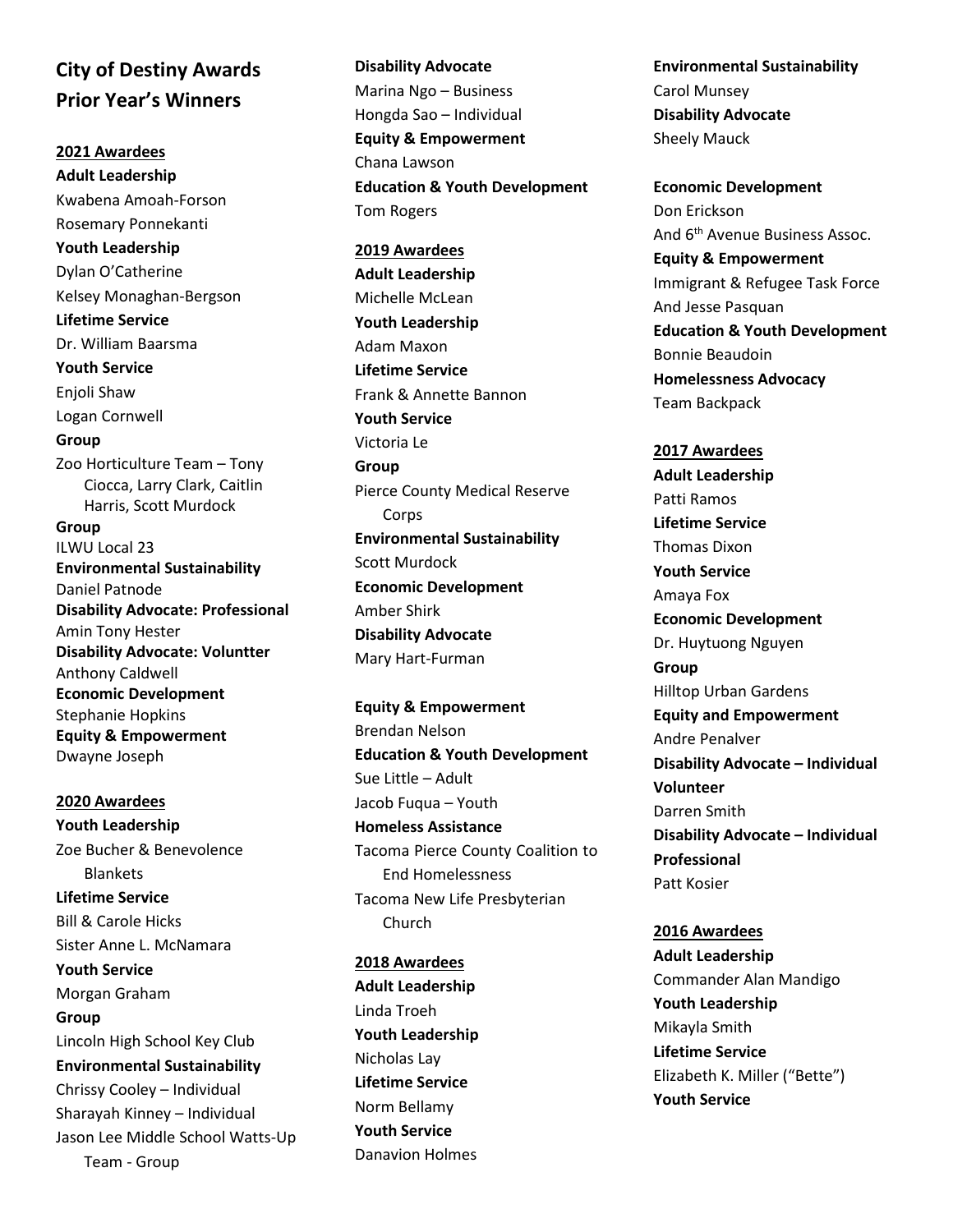Wilson High School Marine Corps Junior Reserve Officer Training Corps (JROTC) Winners

**Group** Dometop Neighborhood Alliance **Environmental Sustainability**  Agnes Pate and Melissa Galindo **Equity and Empowerment**  Frank J. Gavaldon **Community Health and Wellness** Pierce County Project Access Healthcare Volunteers **Youth Development** South Tacoma United Soccer Club

**2015 Awardees Adult Leadership**  L. Brien Elvins **Youth Leadership**  Hunter Fruehling-Thomas **Lifetime Service**  Sharon Winters **Youth Service**  Michelle Crosby **Group (Community Partnership)**  Trinity Presbyterian Church **Environmental Sustainability**  Tacoma Rose Society **Community Health and Wellness**  Debra Christnacht **Economic Growth**  Rick Semple and Jori Adkins **Equity and Empowerment** James Curtis **Historic Preservation**  Deb Freedman

**2014 Awardees Adult Leadership**  Mike Mowat **Youth Leadership**  Joan Vo **Adult Lifetime Service**  Cathy Barton

**Youth Service**  Nina Thach **Community Partnership**  First Nazarene Church **Youth Group**  Stadium Navy JROTC **Environmental Sustainability**  Tacoma Nature Center Park **Stewards Community Health and Wellness**  Janet Runbeck **Equity and Empowerment** Wilson High Project Unify **Youth Mentorship**  Ron Rzewnicki

**2013 Awardees Adult Leadership**  Adria Farber **Adult Sustained Service**  Donna Buck **Youth Leadership**  May Luu **Youth Service**  Tatiana Mason **Youth Group**  Zoo Guides **Neighborhood Group**  The Zina Linnik Project **Community Partnership**  Dr. Gordy Klatt and The Tacoma Relay for Life Volunteers **Employee or Union Group**  International Association of Machinists District 751 **Environmental Sustainability**  Lincoln Tree Farm Counselors

**2012 Awardees Adult Leadership**  Kyoung Mo Im **Adult Sustained Service**  Larry and Lynnette Scheidt **Youth Leadership** Amanda Webster

**Youth Service**  Megan Scheidt **Neighborhood Group or Community Partnership**  Barangay Community Services of Tacoma **Corporation or Business**  BECU **Employee or Union Group**  International Brotherhood of Electrical Workers Local 483 **Environmental Sustainability**  Rob Girvin

**2011 Awardees Neighborhood Group or Community Partnership** Tacoma Orthopedic Association **Corporation or Business Tacoma** Regional Convention and Visitor Bureau **Employee Group or Union Group** International Longshore and Warehouse Union Local 23 **Youth Group** Wilson High School Key Club **Youth Service**  Kaijona Wade **Environmental Sustainability**  Heather and Don Halabisky **Adult Leadership**  Theresa Pan Hosley **Adult Sustained Service**  Bob Mauer **25th Anniversary**  Babe Lehrer

**2010 Awardees Youth**  Jamie Colson **Youth Leadership**  Bethany Rogers **Youth Sustained Service**  Brandon Hawn and Zachary Hawn **Adult Leadership**  Andrea Smith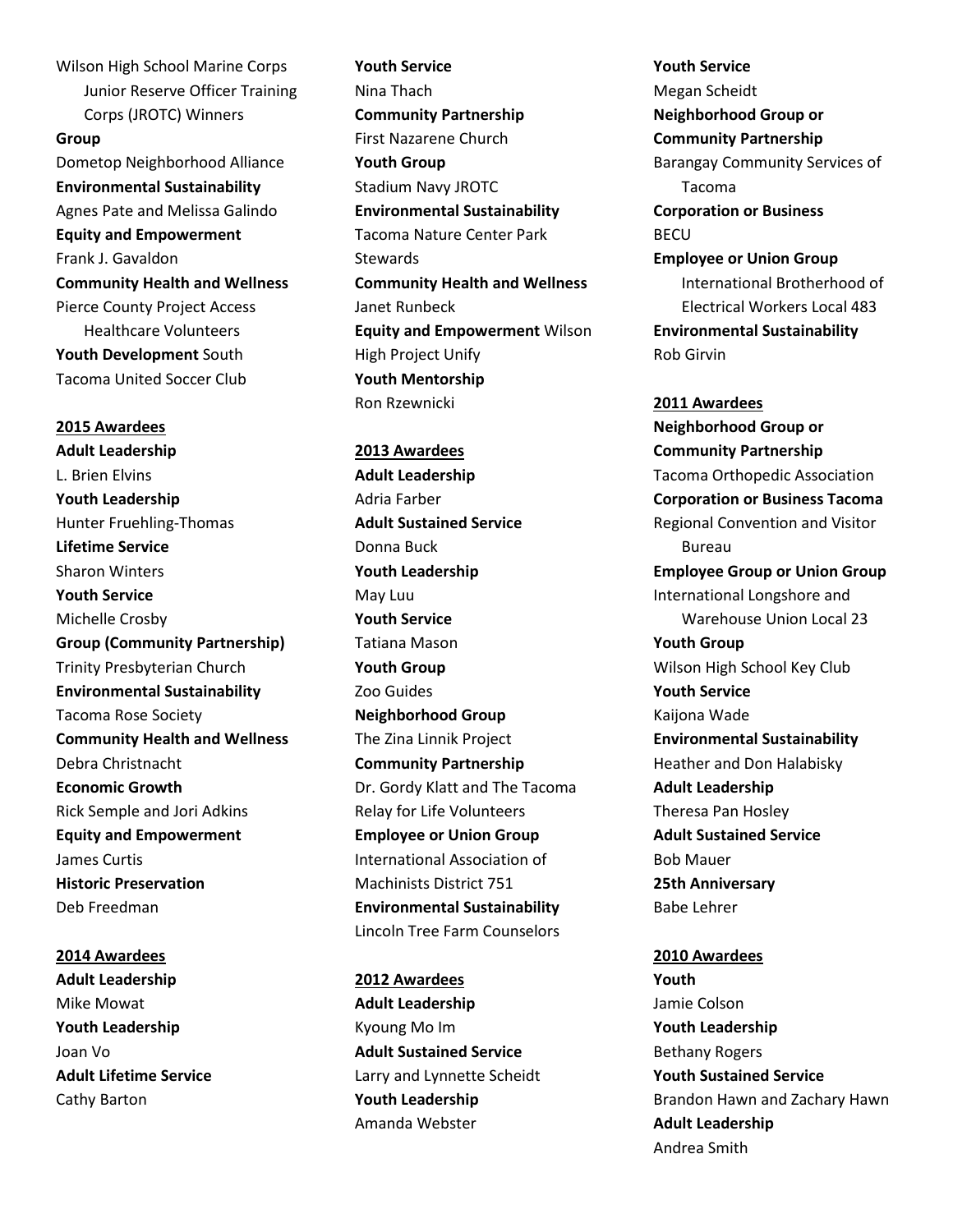**Adult Sustained Service**  Karl Anderson **Neighborhood Group or Community Partnership**  Bikes for Kids **Corporation or Business**  Bridges: A Center for Grieving Children Union Group Teamsters Local 117 **Environmental Sustainability** Puget Creek Restoration Society

**2009 Awardees Adult Leadership**  Joseph Quilici **Youth Leadership**  Anthony Wood **Adult Sustained Service**  Steph Farber **Youth Sustained Service**  Ashley Finch **Neighborhood Group or Community Partnership**  Pacific Avenue Business District **Corporation or Business**  Read2Me **Employee Group or Union Group** Tacoma Streets and Grounds Maintenance Division **Youth / Young Adult Group**  Fort Nisqually Apprentice Interpreters **Environmental Sustainability**  Change Starts Now

**2008 Awardees Adult Leadership**  Ray Schuler **Youth Leadership**  Randyn Morris **Adult Sustained Service**  Marion "Skip" Young **Youth Service**  Amy Pudists

**Neighborhood Group or Community Partnership**  Lincoln LAWGs Safe Streets Group **Corporation, Business or Entrepreneur**  REI Employees **Employee or Union Group**  University of Puget Sound Project Save **Youth / Young Adult Group**  Metro Parks SHERPAS

**2007 Awardees Adult Leadership**  Marty Campbell **Youth Leadership**  Iris Figueora, Ben Weymiller **Adult Sustained Service**  Pat Flynn **Youth Service**  Brandon Brown **Neighborhood Group or Community Partnership**  Stewart Heights Neighborhood Coalition **Corporation, Business or Entrepreneur**  Puyallup Tribe of Indians **Employee or Union Group**  Washington State Patrol

**2006 Awardees Adult Leadership**  Doug McArthur **Youth Leadership**  Isabella Lafreniere **Adult Sustained Service** John Wohn **Youth Service**  Elizabeth Clair **Neighborhood Group**  Blueberry Park Volunteers **Corporation**  HomeStreet Bank **Employee/Union Group**  Ironworkers Union Local 86 **20th Anniversary Award**  Tacoma Events Commission, Tall Ships Volunteers

**2005 Awardees Adult Leadership**  Tony Anderson **Youth Leadership**  Monique LeTourneau **Adult Sustained Service**  Sally & Willie Carson **Youth Service**  Christine Mayorga **Community Group**  Daryl & The Diptones **Employee Group**  Simpson Tacoma Kraft Community Care Team **Young Adult Group**  University of Puget Sound Food Salvage **Employee Group**  Tacoma P&DC, Community **Outreach** 

**2004 Awardees Adult Leadership**  Ginny Eberhardt **Youth Leadership**  Myranda Morris **Adult Sustained Service**  Rick Olson **Youth Sustained Service**  Geoffrey Liu **Neighborhood or Community Group**  New Phoebe House **Association, Employee or Union** International Longshore & Warehouse Union, Local #23 **Youth Group Initiative**  Mt. Tahoma High School JROTC Thunderbird Battalion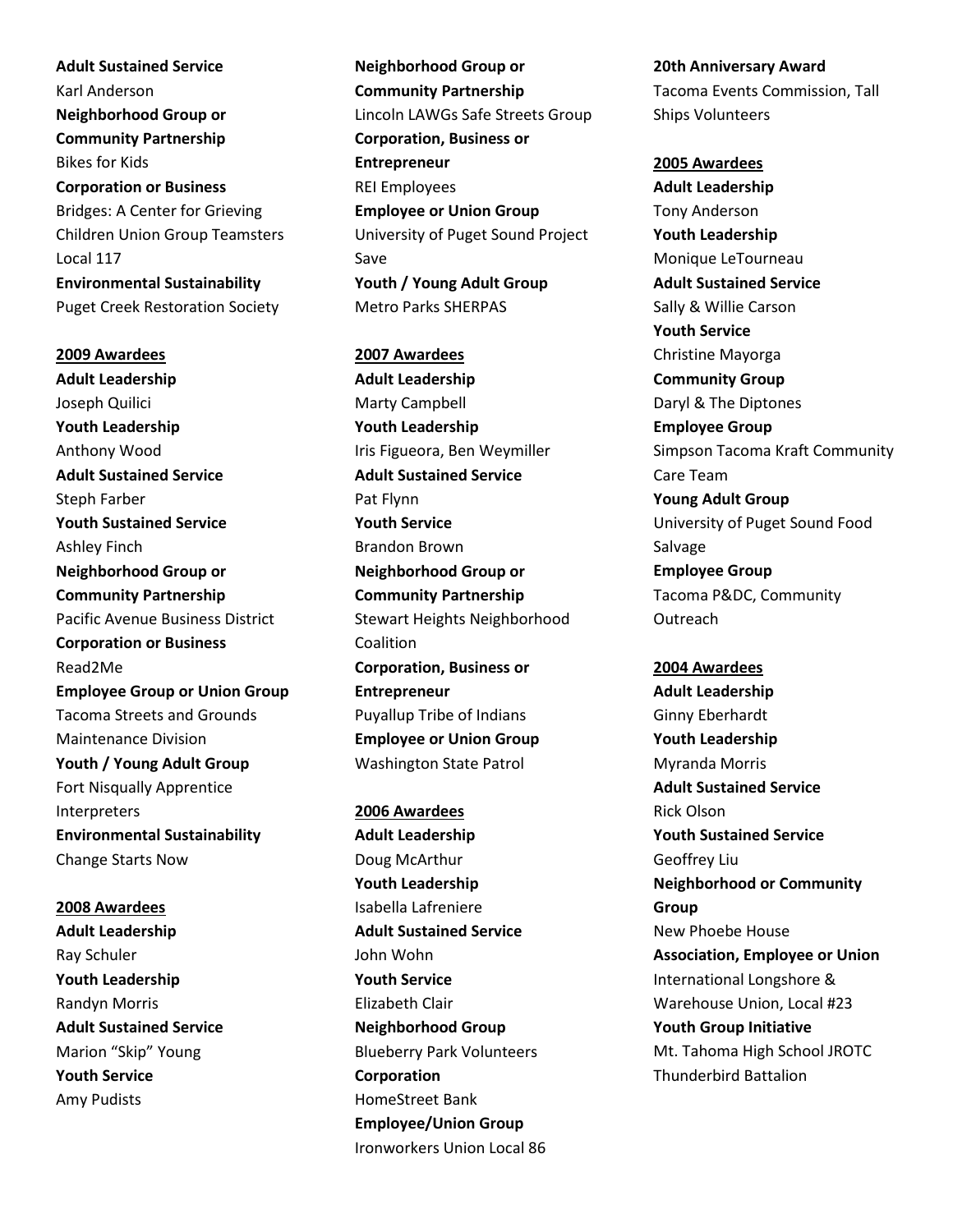**2003 Awardees Adult Leadership**  R. Merle Palmer **Youth Leadership**  Julia Rhee **Adult Sustained Service** Warren Stolaroff **Youth Sustained Service** Jon Weiss **Neighborhood or Community Group** Tacoma Adventist Community Services **Corporation or Business**  Parker Paint Company **Employee or Union Group**  IBEW #76 - Brotherhood Committee **Youth Group Initiative**  Baker Middle School Students: The Harbor Flag Project

**2002 Awardees Adult Leadership**  Valarie Osborne **Youth Leadership**  Andrew Klein **Adult Sustained Service**  Myrtle Appling **Youth Sustained Service**  Thu-Ngan Truong **Neighborhood or Community Group**  Tacoma/Pierce County Habitat for Humanity **Corporation or Business**  Tucci & Sons, Inc. **Employee or Union Group**  Willie Adams Michael Chambers **Youth Group Initiative**  Pacific Lutheran University Football Team- The Lutes

**2001 Awardees Adult Leadership**  Willie Stewart, Marion Weed **Youth Leadership**  Colette Hellenkamp **Adult Sustained Service**  The Rev. Sam Lee **Youth Sustained Service**  Heather Opthof **Neighborhood or Community Group**  Tacoma Community College Community Service Club **Corporation or Business**  Architects BCRA·Tsang **Employee or Union Group**  Tacoma Professional Firefighters Local #31 **Youth Group Initiative**  Stadium Band Reunion Group

**2000 Awardees Adult Leadership**  David Sparling, M.D. **Youth Leadership**  Latasha Evans, Mary Alice Parks **Adult Sustained Service** Judy Quackenbush, Irvin Shaffer **Youth Sustained Service** RaShelle Davis **Neighborhood or Community Group**  Tacoma-Pierce County Chaplaincy Program **Corporation or Business**  Frank Russell Company **Employee or Union Group**  City of Tacoma Employees Norma Bretana Fundraiser **Youth Group Initiative**  Philipino-American Youth Organization (PAYO)

**1999 Awardees Adult Leadership**  Nancy Davis, Barbara Fritchey **Youth Leadership** Lorena Chavez

**Adult Sustained Service**  Barbara and Herman Kleiner, Mark Lenfest **Youth Sustained Service**  Amanda Laws **Neighborhood or Community Group**  Court Appointed Special Advocate Guardian ad Litem (CASA-GAL) **Corporation or Business**  AK Media/NW **Employee or Union Group**  TAPCO Credit Union Employees **Youth Group Initiative**  Lincoln High School Peer Mentoring Program

**1998 Awardees Adult Leadership**  Babe Leher **Adult Sustained Service**  Ethel Crapo, Virginia Peterson **Youth Sustained Service**  Elise Christiansen **Neighborhood or Community Group**  Citizens for a Healthy Bay, Tacoma-Pierce County Black Collective **Corporation or Business** SUPERVALU Northwest Region

**Youth Group Initiative**  Navy Junior ROTC Unit of Stadium High School, St. Charles Borromeo Students, "Shoes for the Children"

**1997 Awardees Leadership**  Moana Trammell **Quality/Length/Spirit of Service** Gene Cantrell (Highway Hero), Huong Le Tuan Huynh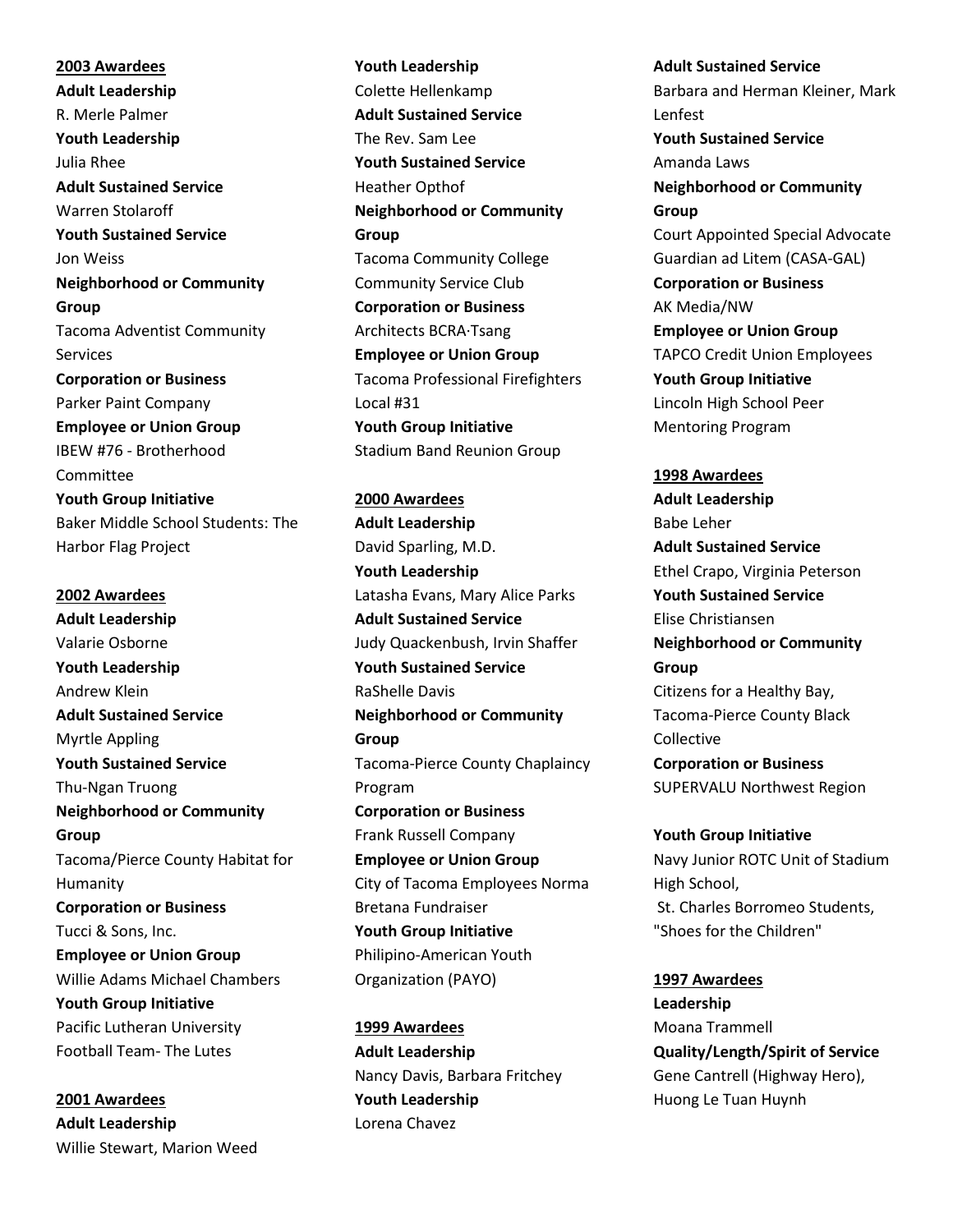**Neighborhood, Community or Employee Group**  Student Mentoring & Reading Tutors (SMART) **Corporation or Business**  Pioneer Chlor Alkali Company (formerly OxyChem) **Public Sector**  International Brotherhood of Electrical Workers Local 483 **Youth Leadership**  Andrew Cull (Bellarmine) **Youth Sustained Service**  Rochelle Smith (Wilson) **Youth Group Initiative Village** Model Project (Lincoln High School)

**1996 Awardees Adult Leadership**  Herman Diers, Lavonne Stewart-Campbell **Quality/Length/Spirit of Service** Corine Wilson **Neighborhood, Community or Employee Group**  Beacon Senior Center RSVP Program **Corporation or Business**  Financial Pacific Group **Public Sector**  "How to Raise a Star" **Youth Leadership**  Shauen Thomas Trump **Youth Innovation**  Tara Arndt **Youth Sustained Service**  Tijuana Harris, Meghann Kerrin Gruber **Youth Group Initiative**  Skool Boyz

**1995 Awardees Leadership**  Hector Diaz Diaz, Art for Youth

**Quality/Length/Spirit of Service** Franko Fountaine **Neighborhood, Community or Employee Group**  Guadalupe Garden, Sister City Council of Tacoma-Pierce County **Corporation or Business** Key Bank of Washington "Volunteers in Partnership" **Public Sector** National Association of Letter Carriers, Branch 130 **Youth Leadership**  United Way Young Leaders **Youth Innovation**  Hoan Quan **Youth Sustained Service**  Elizabeth Wilson **Youth Group Initiative**  Youth for Earth Service (YES!) Project

**1994 Awardees Leadership**  Ginny Porterfield **Quality/Length/Spirit of Service** Mary Long Elma Myer **Neighborhood or Community Group**  Children's Safety Fair **Corporation or Business** Washington Lettuce and Vegetable Company, Inc. **Youth Leadership**  Amy Rogge **Youth Innovation**  Thong Quoc Le **Youth Sustained Service**  Veronica Silva **Youth Group Initiative** The Breakfast Club – Foss High **School Special Recognition**  Community Connection Volunteers Tacoma Public Utilities

**1993 Awardees Leadership**  Shelley Angelo, Phillip V. Carter **Quality/Length/Spirit of Service** Mark Drangstveit, Rose Perrino **Neighborhood or Community Group**  Salishan Alliance for Community Services **Corporation or Business**  Pierce County Medical Bureau **Youth Leadership**  Isiah Campbell, Jr. **Youth Sustained Service**  Chris Lee

**1992 Awardees Leadership**  Michael Bradley, Late Night Basketball **Quality/Length/Spirit of Service** Francis "Bub" Hanson **Neighborhood or Community Group**  SafePlace Volunteers **Corporation or Business**  The Southland Corporation **Youth Leadership**  Sarah Kaiser, Crossroads Coffee Shoppe **Youth Innovation**  Jimmy Kim **Youth Sustained Service** Hattie Smith

**Youth Group Initiative**  S.A.V.E.

**1991 Awardees Leadership**  Fred C. Van Camp, Renee Hertzberg Smith **Quality/Length/Spirit of Service** Sylvia Ates, Betty Drost Jacobson, Ray, McLaughlin & Fillips